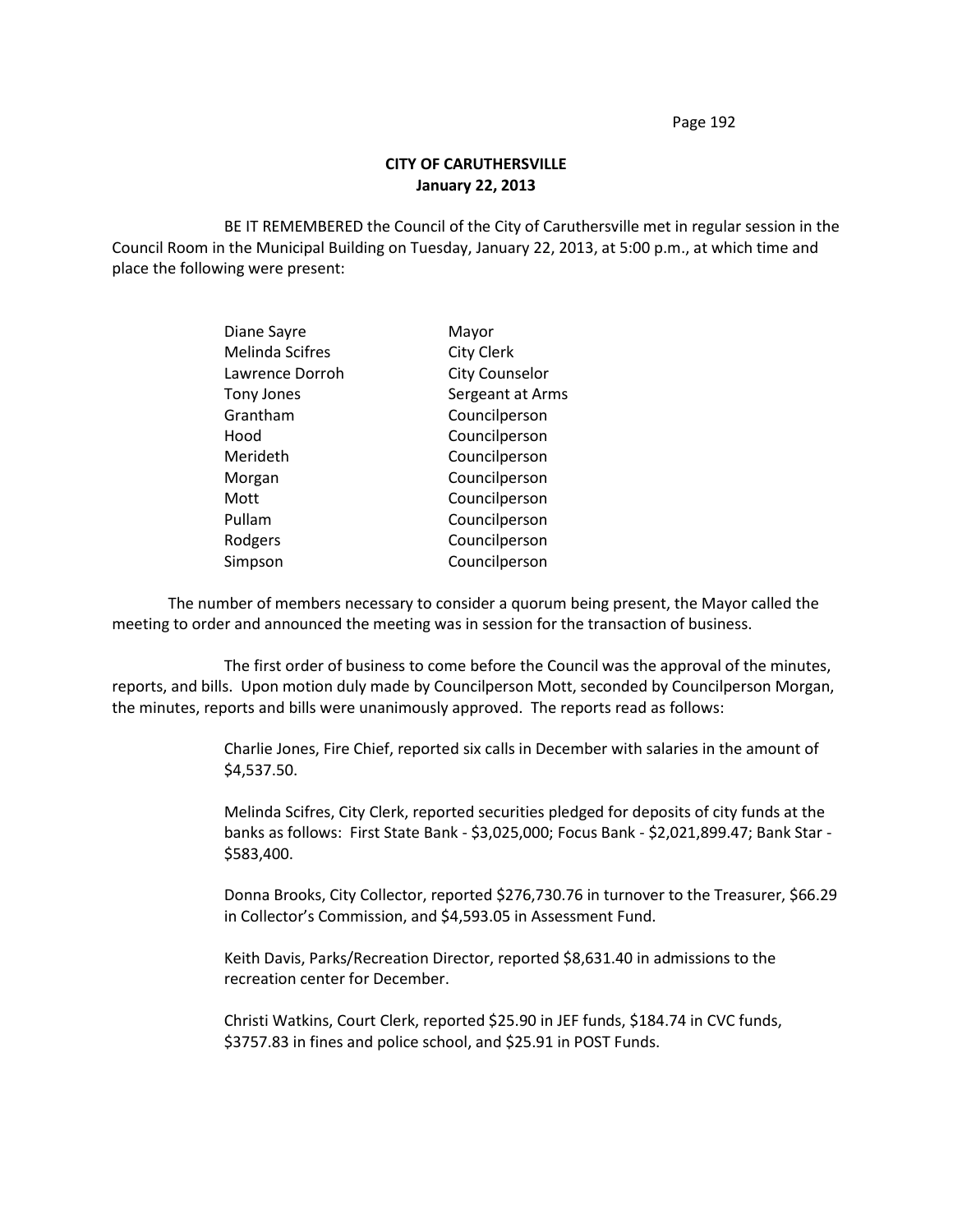Paul Shaw, Water/Wastewater Manager, reported the following:

| Water        | \$66,531.78  | Customers 2,371 |
|--------------|--------------|-----------------|
| Sewer        | 18,671.78    |                 |
| Garbage Fees | 38,614.08    |                 |
| Meter Ser.   | 805.13       |                 |
| Mo. Spray    | 570.71       |                 |
| Sewer Bond   | 10,716.55    |                 |
| Primacy      | 3.00         |                 |
| Sew. Serv.   | .70          |                 |
| Bond Serv.   | 541.00       |                 |
| Sept. Bond   | 10,613.06    |                 |
| TOTAL        | \$147,067.79 |                 |
|              |              |                 |

John Ferguson, Economic Developer, then appeared before the Council regarding the plans for the Exchange Building. An architect from A2H has agreed to develop schematics for the first and second floor, which will include the elevator. Mr. Ferguson asked the Council to approve the contract for the building. After discussion, Councilperson Simpson motioned to approve the contract with A2H, and Councilperson Grantham seconded. Roll call was asked for, which resulted in the following vote:

| Grantham | Yes. | Mott    | Yes |
|----------|------|---------|-----|
| Hood     | Yes  | Pullam  | Yes |
| Merideth | Yes. | Rodgers | Yes |
| Morgan   | Yes  | Simpson | Yes |

Mayor Sayre stated the City had received a refund of approximately \$27,000 from the Corps of Engineers for the planning study for the riverfront. The funds were deposited into the Community Revitalization fund. The Mayor then recommended the funds for the architect be taken from this fund. After discussion, Councilperson Rodgers motioned to approve the funding from the Community Revitalization for the exchange building contract, with Councilperson Morgan seconding, and roll call was asked for, which resulted in the following vote:

| Grantham | Yes | Mott    | Yes |
|----------|-----|---------|-----|
| Hood     | Yes | Pullam  | Yes |
| Merideth | Yes | Rodgers | Yes |
| Morgan   | Yes | Simpson | Yes |

John Ferguson then reported the Chamber is asking for additional money to hire staff. They would for the Council to consider their request for addition funds to hire Amanda Irvin. Mayor Sayre then reported the City has been paying the Chamber \$600 per month, and they are asking that the City give them an additional \$3,000 a year. This could be written in an agreement form. This person would help Mr. Ferguson and keep the website up-to-date. After discussion, Councilperson Merideth motioned to authorize an additional \$3,000 for the Chamber towards services for the City. Councilperson Grantham seconded the motion, and roll call was asked for, which resulted in the following vote: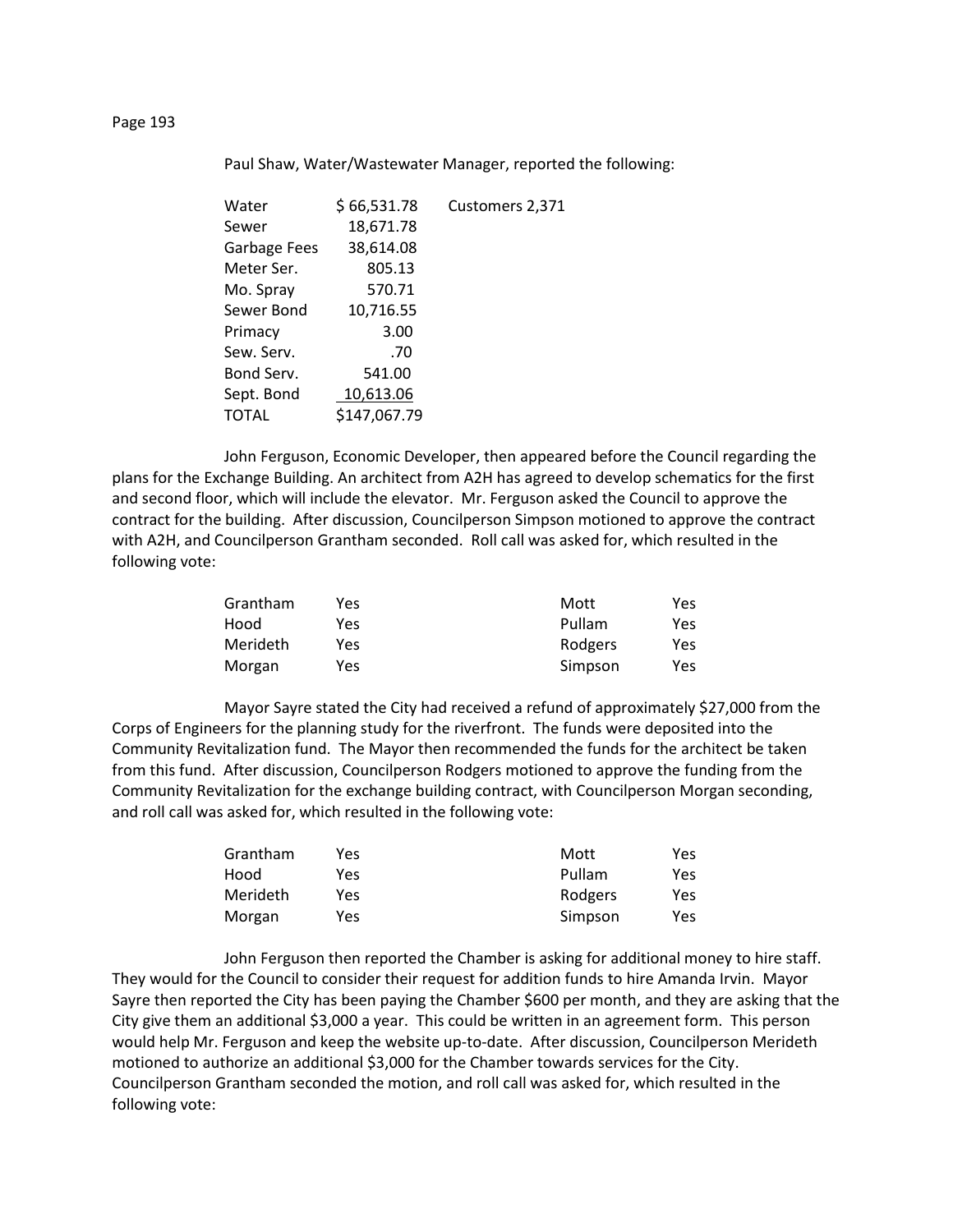| Grantham | Yes | Mott    | Yes |
|----------|-----|---------|-----|
| Hood     | Yes | Pullam  | Yes |
| Merideth | Yes | Rodgers | Yes |
| Morgan   | Yes | Simpson | Yes |

Mr. Ferguson then reported the enhancement grant was approved, and one of the first items to be done would be to hire a consulting firm to explore the possibility of using the exchange building as a museum. Mayor Sayre reported she has met with the Historical Society, and they are positive about the progress of the development of a museum in the exchange building.

Councilperson Morgan reported the Police/Fire Committee had met prior to the meeting. Councilperson Morgan motioned to hire Brandon Cook to the Police Department, with Councilperson Merideth seconding, and roll call was asked for, which resulted in the following vote:

| Grantham | Yes | Mott    | Yes |
|----------|-----|---------|-----|
| Hood     | Yes | Pullam  | Yes |
| Merideth | Yes | Rodgers | Yes |
| Morgan   | Yes | Simpson | Yes |

Councilperson Morgan then reported the committee had discussed hiring three new firemen with the Fire Chief. Applicants were Tommy Halford, Brian Shelton, and Randall Lee. After discussion, Councilperson Morgan motioned to approve the appointments, with Councilperson Rodgers seconding, and roll call was asked for, which resulted in the following vote:

| Grantham | Yes | Mott    | Yes |
|----------|-----|---------|-----|
| Hood     | Yes | Pullam  | Yes |
| Merideth | Yes | Rodgers | Yes |
| Morgan   | Yes | Simpson | Yes |

Counselor Dorroh then reported a petition had been signed by approximately 140 residents of the rural area regarding an annual fee of \$100 for fire protection. No fee will be charged for any property owned by a person who has paid the subscribed fee of \$100. However, tenants would need to pay their own fee. There would be no taxes for a rural fire protection. This alternative would allow the City to respond to all calls. If a person does not pay the subscription fee of \$100 annually, then the call will cost them \$600 for the first hour and \$500 for each hour afterwards. An ordinance would need to be drafted regarding the rural fire protection. After discussion, Councilperson Pullam motioned to proceed with the necessary documentation for the rural fire protection, with Councilperson Merideth seconding, and roll call was asked for, which resulted in the following vote:

| Yes. | Mott    | Yes |
|------|---------|-----|
| Yes  | Pullam  | Yes |
| Yes  | Rodgers | Yes |
| Yes  | Simpson | Yes |
|      |         |     |

Paul Shaw, Water/Wastewater Manager, reported the well in front of the CRI building has burnt out. The cost to replace the motor will be approximately \$5,800. There are two wells that run